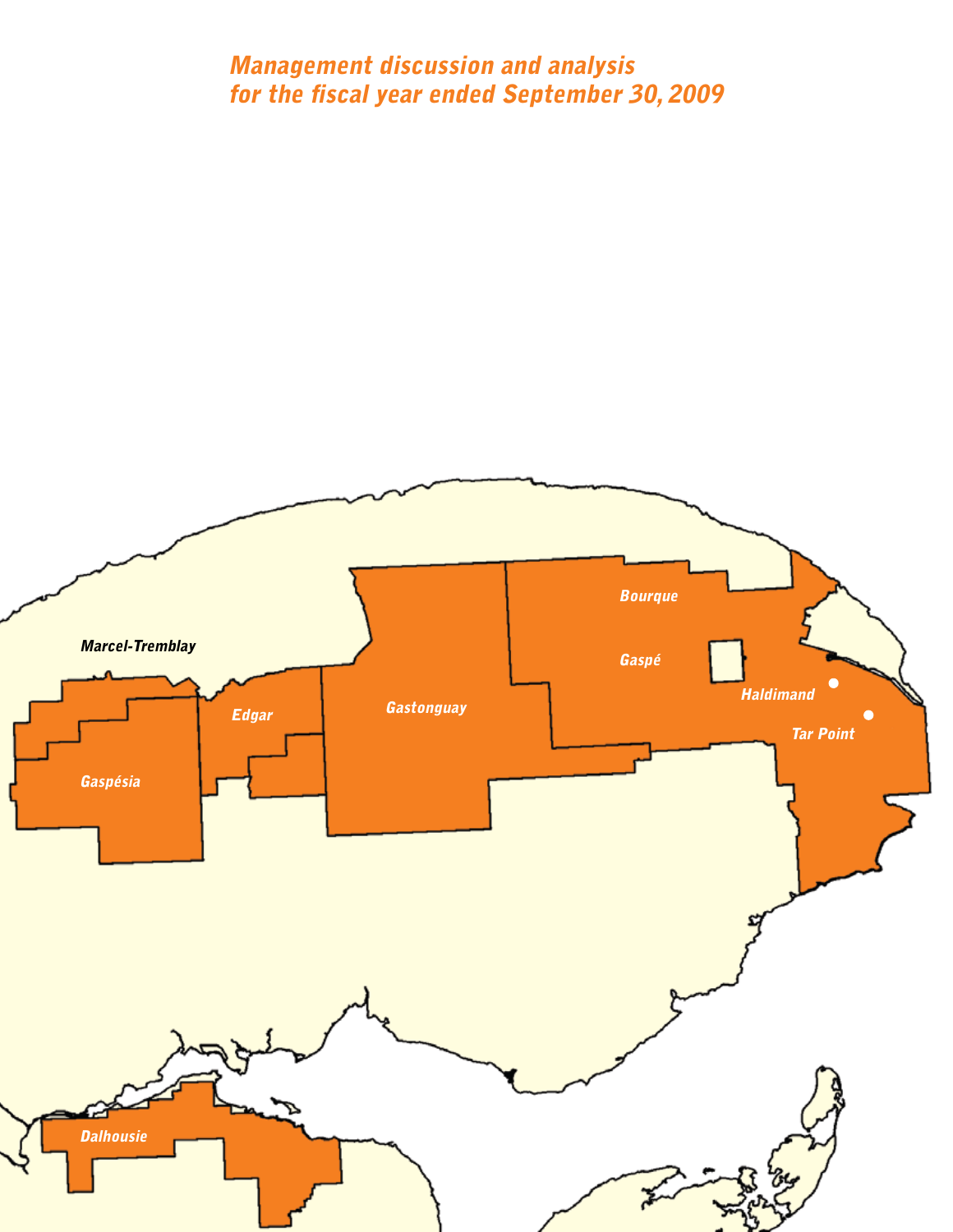

This annual management report is an addition and supplement to the audited financial statements for the fiscal years ended September 30, 2009 and 2008, and should be read in conjunction with those statements, which were prepared in accordance with Canada's generally accepted accounting principles (GAAP). This management report presents the views of management on current Company activities and on the annual financial results, as well as a preview of activities during the coming fiscal year.

## **Date**

This annual management report for the fiscal year ended September 30, 2009 is dated December 15, 2009.

#### Nature of activities

The Company is incorporated under Part 1A of the Quebec Companies Act. The Company has been listed on the TSX Venture Stock Exchange since February 16, 2005. The Company's primary activities are the exploration and development of oil and gas properties. In addition, to achieve its objectives, the Company may enter into various partnership agreements characteristic of the oil and gas industry.

#### Forward-looking statements

This report contains statements which should be considered to be forward-looking statements. The said statements relate to future events or to Pétrolia's future economic results and involve risks, uncertainties, and other factors, both known and unknown, that could significantly affect the results, performance, and achievements indicated or implied by Pétrolia's statements. Actual events and results could be very different. Accordingly, a decision to invest in Pétrolia's securities should in no circumstance be based on these forward-looking statements. Pétrolia has neither the intention nor the obligation to update these forward-looking statements.

#### Strategy and outlook

The Company's strategy is primarily aimed at the discovery of oil and gas reserves, and to achieve profitable and secure production from them at the earliest possible date. It achieves its objectives by obtaining rights over promising properties, with the support of experienced partners, and by drilling wells based on technical knowledge and the best engineering practices, while balancing risks against returns.

The Company currently operates no oil wells. Since it is still in the exploration stage, the Company's only income for the 2009 fiscal year is derived from interest and project management. Its financing therefore comes from the issuance of shares of its capital stock. The "Commitments" heading reports the contractual commitments required to keep its exploration licenses in good standing.

During the fiscal year the Company performed \$5,848,244 of exploration work, compared with \$5,722,280 for the previous fiscal year. For the fiscal year 2009 it incurred a loss of \$854,911 (\$0.021 per share) compared to a loss of \$774,527 for fiscal year 2008 (\$0.022 per share).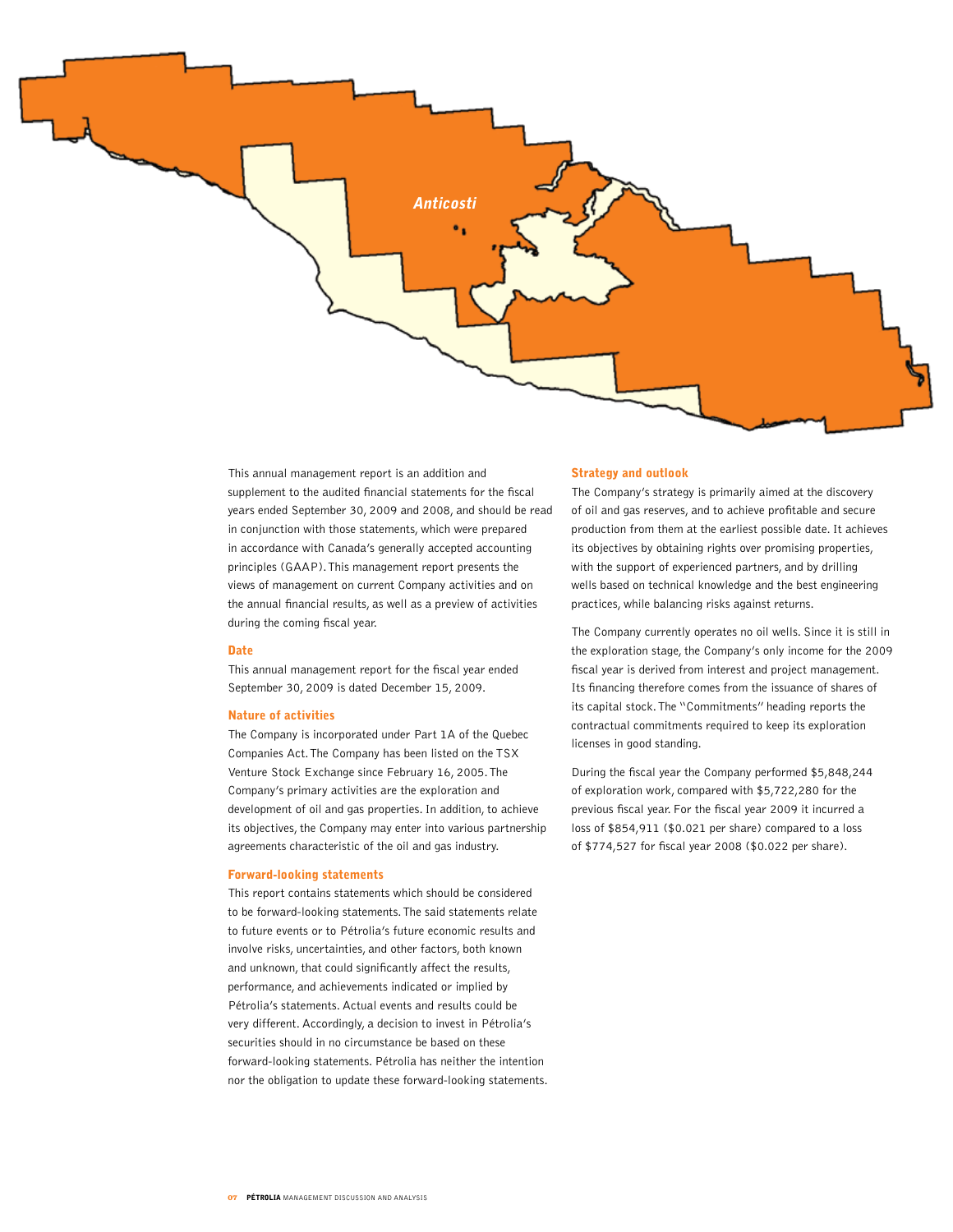# Summary of 2009 exploration work

The year 2009 saw Pétrolia achieve solid returns from its exploration endeavours during recent years with the drilling of a confirmation well on the Haldimand deposit, an exploration well on the Tar Point structure, and preparations for two other exploration wells on the Bourque project. This year's main highlights were:

- The drilling of Pétrolia-Haldimand No. 2 and Pétrolia-Tar Point No. 1;
- • Renewal of the exploration leases covering all the properties.

# Stage (progress of work)

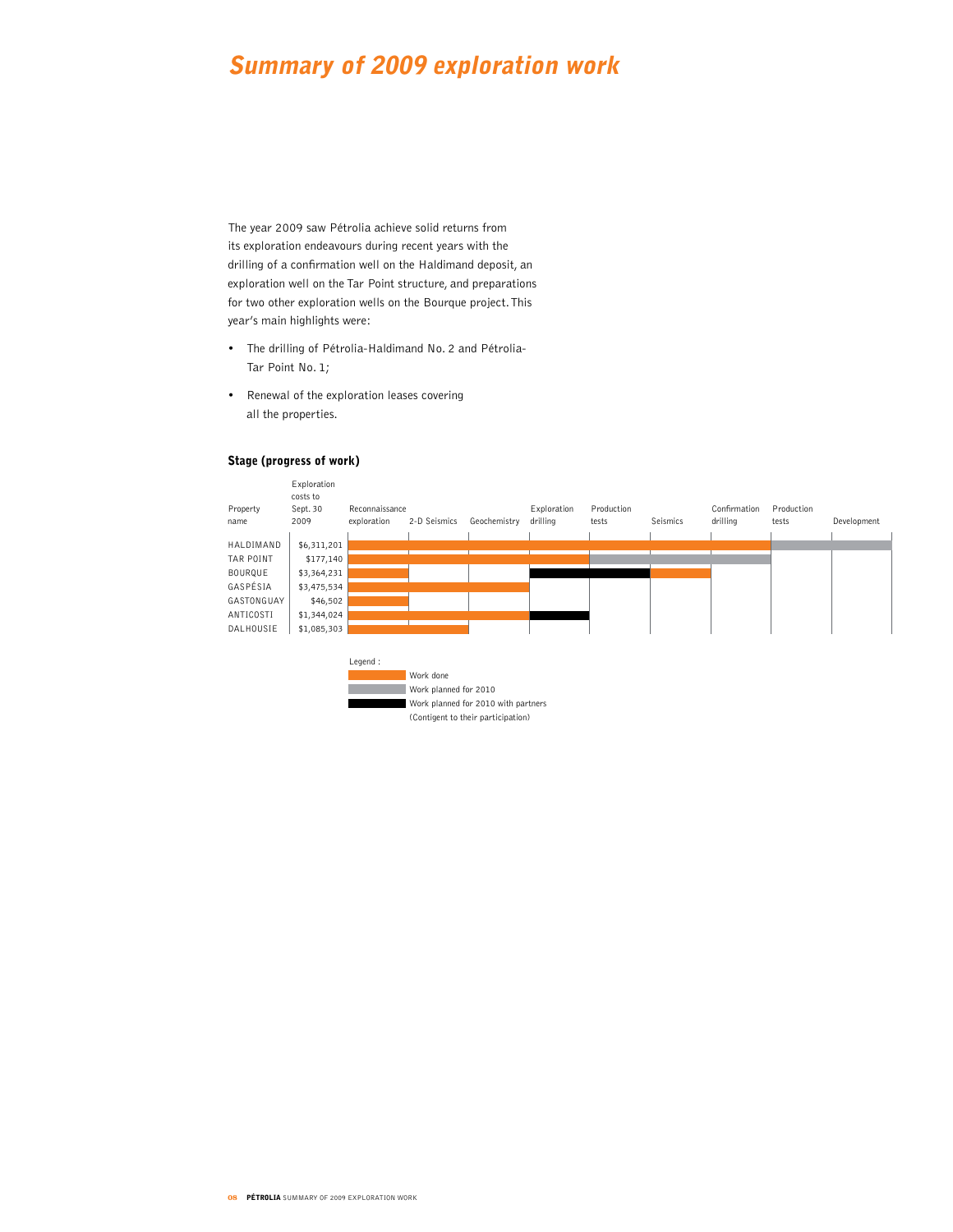## Haldimand project

The Haldimand project is currently the Company's most important venture, firstly because the Pétrolia-Haldimand No. 1 well, drilled in 2006, led to the first potentiallyprofitable petroleum discovery in Quebec, and secondly because the Haldimand No. 2 well confirmed the discovery. These results demonstrate not only the Company's professional approach to its exploration activities, but they also open the way to new discoveries, as shown by recent results from the Pétrolia-Tar Point No. 1 confirmation well.

The Pétrolia-Haldimand No. 2 well reached a depth of 1,200 m. It showed that the Haldimand deposit extends for at least one kilometre to the northwest of the discovery well. The top of the favourable zone was encountered at a depth of 630 m, 225 m higher than in the first well. The drilling also showed that the section dominated by petroleum-saturated sandstones is much thicker at this location than in the first hole. The imaging data conclusively demonstrated the presence of abundant open fractures, concentrated in two intervals that are each about 50 m thick. Moreover, in view of the information gained from the Haldimand No. 2 well, and



In 2009, Pétrolia became the principal contractor for the work at Haldimand when its partners, Junex and Gastem, sold their interests in the project in order to pursue a shale gas strategy rather than engage in petroleum exploration in the Gaspé region. Pétrolia seized this unique opportunity which, in addition to raising its interest from 45% to 65%, enabled the Company to resume control of the operations. By taking over the management of the operations, Pétrolia ensured that the drilling activities would proceed in accordance with the Company's own criteria and that the quality of the data obtained would meet its expectations.

In August, Pétrolia mobilized a drilling rig and secured the services of specialized consultants and suppliers, so as to obtain the best possible data during the drilling of Pétrolia-Haldimand No. 2. Pétrolia applied innovative drilling techniques that had not previously been employed in the Gaspé region. These techniques enabled an optimization of the drilling rate and significantly reduced the time required for drilling, which led to substantial savings. Another of the Company's innovations improved the assessment of the well by supplementing conventional well-logging techniques with imaging and magnetic-resonance logs, which provide significant information on reservoir characteristics.

considering the presence of open fractures, we conclude that the production potential at Pétrolia-Haldimand No. 1 has been underestimated. The tests to be conducted in early 2010 will determine whether these techniques will be sufficient to bring the Pétrolia-Haldimand No. 1 well into production.

The data obtained during the drilling of Pétrolia-Haldimand No. 2 suggest that it is an unconventional deposit, consisting of a reservoir with low matrix porosity, cut by a network of open fractures. The use of directional drilling and new methods of hydraulic reservoir stimulation are now making feasible profitable production from this type of deposit. The best example is the Bakken oilfield in southern Saskatchewan and the north-central United States, where production is very large in spite of reservoir characteristics that initially appeared unattractive.

In early January 2010 a service drill will be mobilized with the objective of putting the two wells into production. Tests will be performed on the most promising sections and hydraulic fracturing operations will be carried out to increase the production capacity from both wells. Studies are under way to identify the most suitable method of fracturing. Production from the two wells on the Haldimand deposit should begin during the spring of 2010.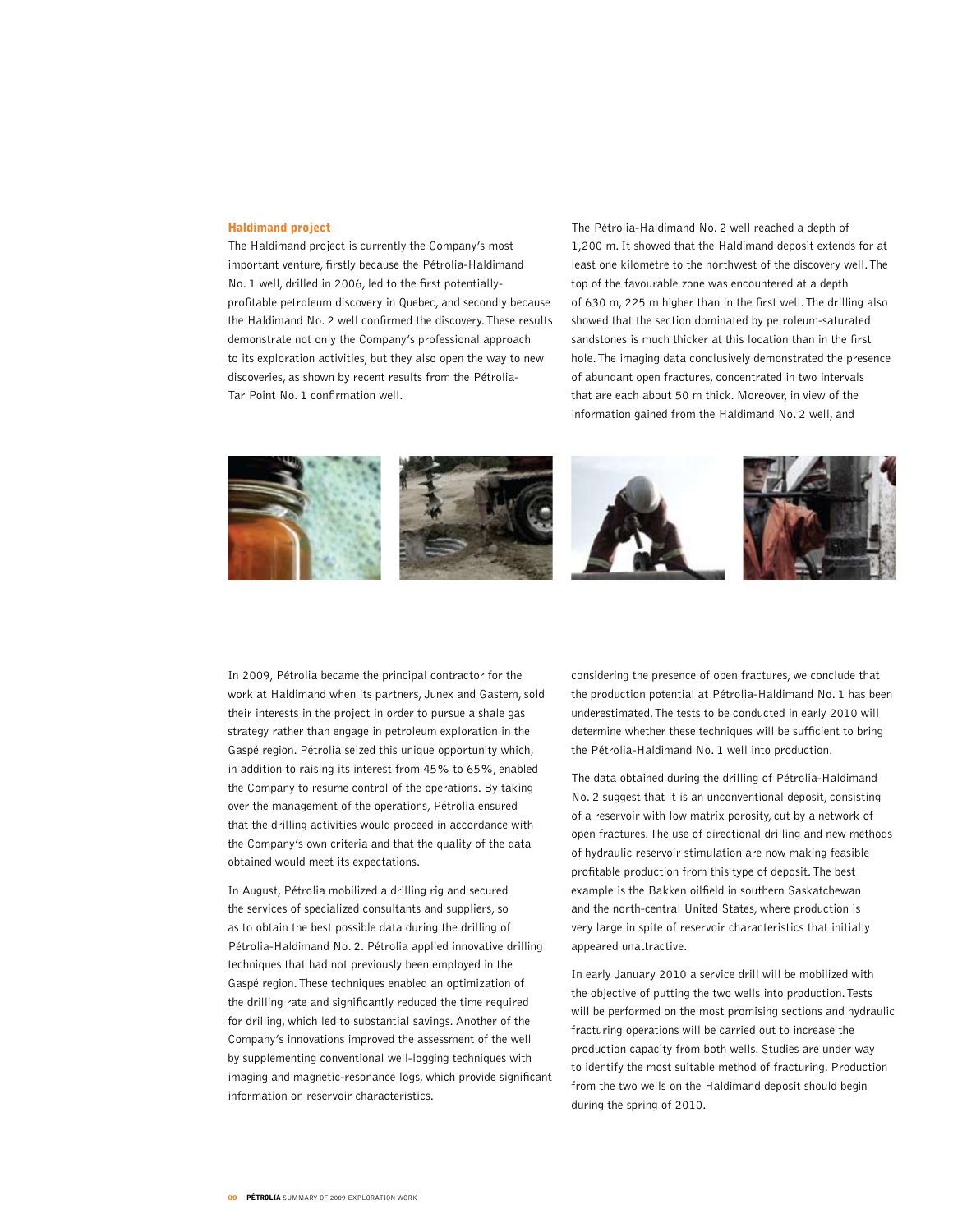The work on these two wells will provide a better understanding of the characteristics of the Haldimand oilfield and lead to the preparation of a comprehensive development plan, to include confirmation wells, production wells, and the required surface facilities. This is a crucial stage in Pétrolia's strategic plan, which aims to develop the Haldimand field as quickly as possible and to achieve production at an early date.

#### Tar Point project

Following the discovery at Pétrolia-Haldimand No.1, the Company launched an exploration program on the Gaspé property, aimed at finding additional deposits of Haldimand to be significant, the possibility of stimulating the reservoir to improve production will be investigated.

The results obtained from the Pétrolia-Tar Point No. 1 well confirm the high potential for hydrocarbon developments in the Haldimand Corridor. Pétrolia can now extend its exploration work to cover the whole corridor, with excellent chances for success.

## Bourque project

While the Haldimand Corridor offers Pétrolia an opportunity to produce petroleum in the near future, the Bourque project



type. Using its acquired knowledge, in particular from seismic and geochemical surveys, Pétrolia was able to identify the Haldimand Corridor, which displays the same geologic features as the initial discovery, and over which the Company holds a 100% interest. In 2008, geochemical and 2-D seismic surveys defined a drilling target at Anse-à-Brillant (a site known as Tar Point, because of its surface showings of petroleum). Moreover, a well located in this area in 1949 had found signs of gas and oil at several horizons. The Tar Point project is part of Pétrolia's strategy of concentrating its resources on the projects with the highest probability of success, and thereby making the Company profitable in the near term.

The Pétrolia-Tar Point No.1 well was completed on December 7, 2009. It reached a final depth of 2,434 m. After drilling through sandstones displaying characteristics similar to those in the Haldimand reservoir sandstones, followed by a thick limestone unit with open, petroleum-saturated fractures, the well reached in other sandstones in which indications of oil and gas were observed. A drill stem test in the fractured limestones produced a small quantity of light crude and gas on surface, over a flow period of slightly more than one hour. Preliminary analysis indicates that this zone represents a potentially significant petroleum discovery. Examination of the data suggests a production potential of about 20 barrels of light crude per day, together with some gas. In the near term this zone will be the subject of a production test aimed at determining the scope of the discovery, and if it proves

opens the possibility of discovering a very large deposit. The Bourque project is located in the northwest portion of the Gaspé property, 70 km west of the town of Gaspé, on leases that are 100% owned by Pétrolia. The project is the subject of a \$ 20 M farmout agreement with Pilatus Energy, which allows Pilatus to earn a 70% interest in the project (press release of August 5, 2008). Pilatus has already carried out the first part of the agreement, a 3-D seismic survey, but before August 5, 2011 it must undertake exploration work of about \$4.5 M in order to acquire its first 24% share of interest. The project has reached the drilling stage but Pétrolia must obtain approval from Pilatus Energy before mobilizing a drilling rig and advancing further into this phase of the operation.

Interpretation of the 65 km² 3-D seismic survey acquired in 2008 revealed the presence of a major reef complex in the Siluro-Devonian rocks of this portion of the Gaspé region. Pétrolia and Pilatus Energy have agreed on the location of two drilling sites selected to evaluate separate objectives within the reef complex. The total depth of the intended targets is about 3,000 m. This type of trap can hold considerable quantities of hydrocarbons. It is reminiscent of the Leduc-type reefs in Alberta in which giant oilfields have been discovered—a turning point for oil and gas exploration in Alberta.

The Bourque project illustrates another aspect of Pétrolia's strategy, which consists of forming associations with industry partners with the financial resources and technical abilities needed to invest in this type of higher-cost, higher-risk project.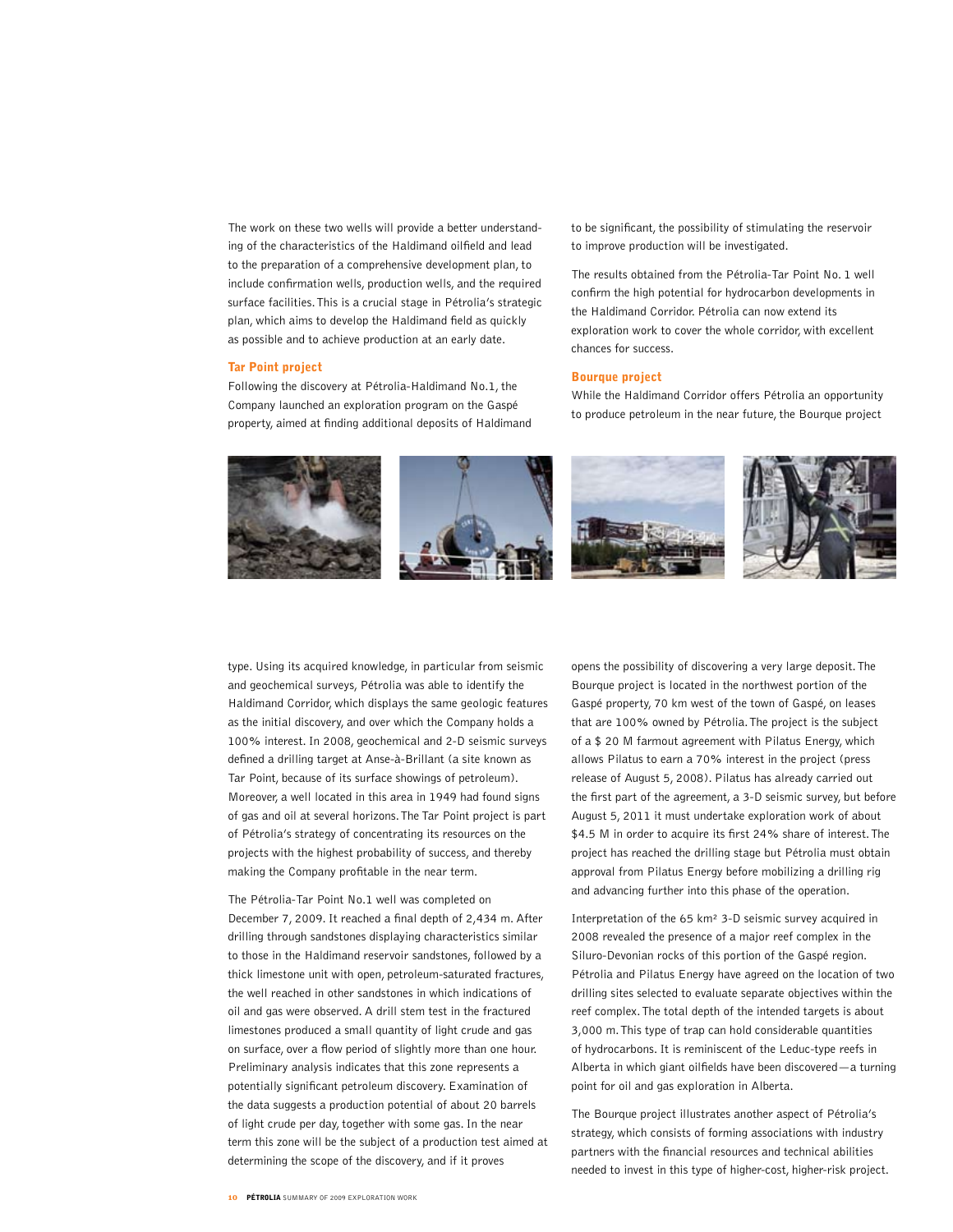The Bourque project is very important to Pétrolia and its shareholders in view of the size of the discoveries that could be made and of the interest that would be aroused regarding Pétrolia's other properties, where similar geologic conditions prevail.

#### Dalhousie project

Results from the seismic programs carried out on the Dalhousie property in 2008 and 2009 were sufficiently encouraging that Pétrolia is now planning to drill there. The surveys have shown that the area includes several largescale anticlinal structures that could form potential traps.

## Other properties

Since Pétrolia's resources have been almost exclusively directed towards work to confirm the discovery at Pétrolia-Haldimand No. 1 and the drilling at Tar Point, the Company has considerably reduced its activities on other properties. The following is a brief summary of work during the last year.

On Anticosti Island, unfavourable economic conditions convinced the partners to postpone the drilling program scheduled for 2009 until a later date. However, interpretation of seismic surveys and the 2008 geochemical survey continued in 2009, and this work confirmed the Island's very high



The seismic also suggests the presence of a gas/liquid interface in one of these structures, at a depth of 1,400 m.

Even if northern New Brunswick proves to have more gas than oil potential, the region will still be of interest because, owing to its great size, the target structure could, in the event of a discovery, provide a substantial volume of gas. This gas could supply local companies, and possibly a wider market if the necessary infrastructures were established. However, for a number of political and economic factors which render the project less attractive, Pétrolia has temporarily placed the project on hold, because even a significant discovery would not ensure a profitable project under current conditions. Indeed, the lack of gas pipelines in the region, the weak natural-gas price, and the fact that no local industry is currently ready use natural gas power make the project less attractive than those in eastern Gaspé. In addition, uncertainties concerning the future of NB Power's Belledune and Dalhousie thermal power plants, together with its negotiations with Hydro-Québec, only increase the uncertainty regarding the strategy to adopt for the exploration of this region. Before resuming its exploration work Pétrolia must make sure that the economic conditions are more favorable. Meanwhile, the Company continues to seek partners for the pursuit of exploration activities, including drilling.

potential for hydrocarbons. A number of targets were identified and Pétrolia is ready to begin drilling as soon as the conditions are favourable. However, the Company is actively looking for partners who wish to invest in this region.

As regards the Gaspésia, Edgar, Marcel-Tremblay, and Gastonguay properties, thermal-maturation studies have shown that a broad area of these properties is favourable for the preservation of natural gas, and that a small portion is favourable for the preservation of petroleum. In 2008, Pétrolia devoted much effort to the interpretation of the seismic data acquired over these properties. In addition, a regional geochemical survey was carried out in 2008 to examine the structures most likely to contain hydrocarbons. Integration of the seismic and geochemical results has identified targets for drilling, but additional seismic surveys will be required to locate them more precisely. For the time being Pétrolia is more focused on its petroleum potential. However, it is always on the lookout for partners for a gasexploration venture in the Gaspé region.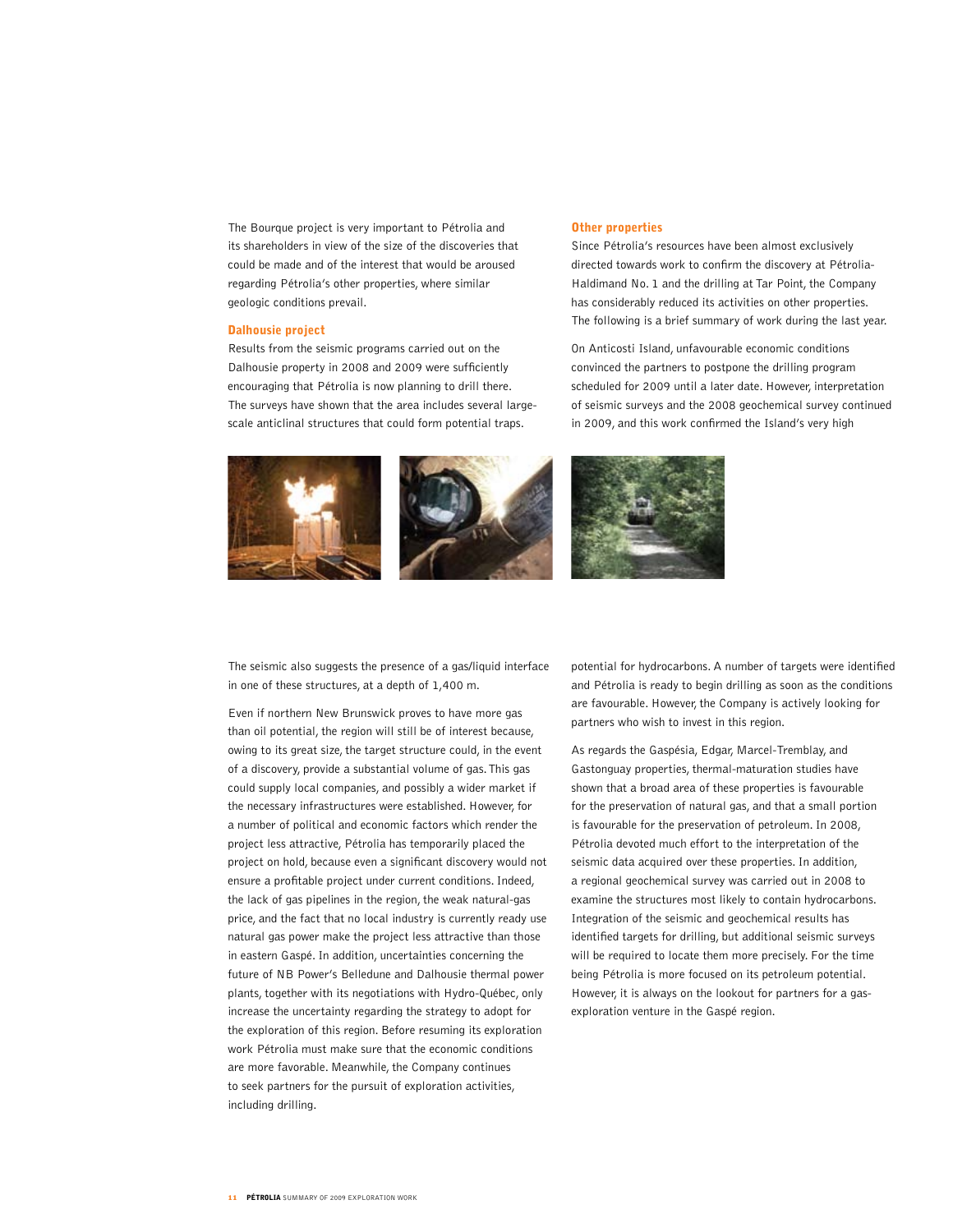# Management analysis of financial information

#### Operating results and cash position

For fiscal year 2009, the Company's income is made up of interest income on short-term investments of \$175,238 compared to \$224,714 for fiscal year 2008, project management income of \$11,706 compared to \$26,736, and a gain on disposal of investment of \$17,700.

The loss for the fiscal year of \$854,911 is comparable to the loss for 2008 of \$774,527.

The decrease in interest income is explained by the decrease in cash flows. The Company did not issue any shares during the last fiscal year. Following a drop in stock market investments, the investment, listed on the stock market, lost nearly 40% of its value as at September 30, 2008, resulting in an unrealized loss of \$440,800.

As of September 30, 2009, the Company had cash and cash equivalents of \$4,833,084, and its working capital was positive at \$5,937,045.

During the fiscal year, the Company did not issue shares of its capital stock. However, as of December 4, 2009, the Company issued 7,960,568 shares in exchange for \$7,129,910 cash. Management feels that the current cash situation is satisfactory to meet its current commitments. For its financial needs, the Company could be able to rely on its capacity to mobilize shareholders' equity through public offerings and negotiated private placements.

#### Analysis of general and administrative expenses

The main differences in the general and administrative expenses are:

- • Stock-based compensation costs: 230,000 stock options were granted in 2009, compared to 1,350,000 stock options in 2008.
- Capital tax: Revenu Quebec rejected the capital tax exemption, since the oil and gas companies are not exempted , contrary to mining societies.
- Board of directors expenses: 2009 is the first fiscal year during which compensation was granted to the directors.

As of October 1, 2008, the Company hired employees of a related company "Géominex Inc.", whose main officer, holder of a minority interest, is also Pétrolia's director. Before this date, Géominex billed for fees that were recorded directly in deferred exploration work. Since October 1, 2008, the salaries of employees related to exploration work have been recorded in general expenses and allocated to the properties in question.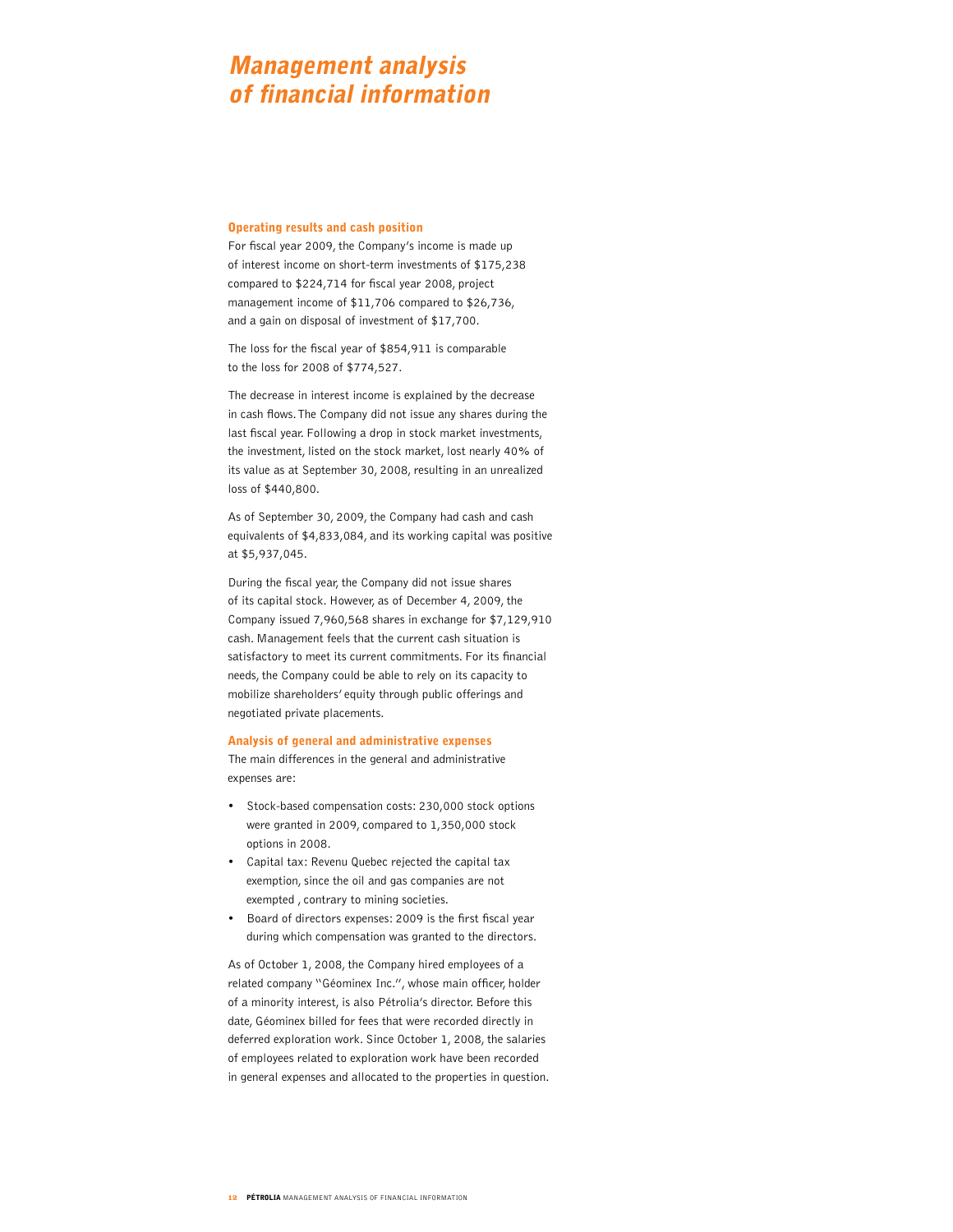# Selected annual information

|                    | 2009<br>\$                                      | 2008       | 2007       |
|--------------------|-------------------------------------------------|------------|------------|
| Revenue            | 204,644                                         | 255,174    | 52,924     |
| Net loss           | (854, 911)                                      | (774, 527) | (288, 145) |
|                    | Basic and diluted net loss per share<br>(0.021) | (0.022)    | (0.010)    |
| Total assets       | 24,024,439                                      | 26,831,615 | 12,736,957 |
| Dividend per share | N/A                                             | N/A        | N/A        |

# Summary of quarterly results

|              | <b>September</b> | June       | 2009<br><b>March</b> | December | September                           | June   | 2008<br>March | 2007<br>December |
|--------------|------------------|------------|----------------------|----------|-------------------------------------|--------|---------------|------------------|
|              | \$               | \$         | \$                   |          |                                     |        |               |                  |
| Revenue      | 46,759           | 66,186     | 27,921               | 63,778   | 129,439                             | 44,908 | 37,479        | 43,349           |
| Net earnings |                  |            |                      |          |                                     |        |               |                  |
| (net loss)   | 386,447          | (135, 103) | (456, 584)           |          | $(649,671)$ $(2,193,065)$ 1,487,502 |        | (107.581)     | 38,617           |
| Net earnings |                  |            |                      |          |                                     |        |               |                  |
| (net loss)   |                  |            |                      |          |                                     |        |               |                  |
| per share    |                  |            |                      |          |                                     |        |               |                  |
| Basic        | 0.0095           | (0.0033)   | (0.0112)             | (0.0159) | (0.0623)                            | 0.0448 | (0.0035)      | 0.0013           |
| Diluted      | 0.0073           | (0.0033)   | (0.0112)             | (0.0159) | (0.0623)                            | 0.0399 | (0.0035)      | 0.001            |
|              |                  |            |                      |          |                                     |        |               |                  |

The revenue consists mainly of interest earned for each of the quarters. General and administrative expenses are relatively stable from one quarter to another. The main changes in quarterly losses or profits are explained as follows:

## 2007 – December

Unrealized gain of \$110,000 on a long-term investment recorded.

2008 – June

Unrealized gain of \$1,590,000 on a long-term investment recorded.

## 2008 – September

Stock-based compensation of \$461,325 and an unrealized loss of \$1,380,000 on an investment recorded.

# 2009 – March

Capital tax of \$164,124 for fiscal years 2006, 2007, and 2008, which the Company disputed through a notice of objection to Revenu Québec and an unrealized loss of \$180,000 on an investment recorded.

# 2009 – September

Unrealized gain of \$200,000 on the investment and future income taxes of \$542,000 recorded.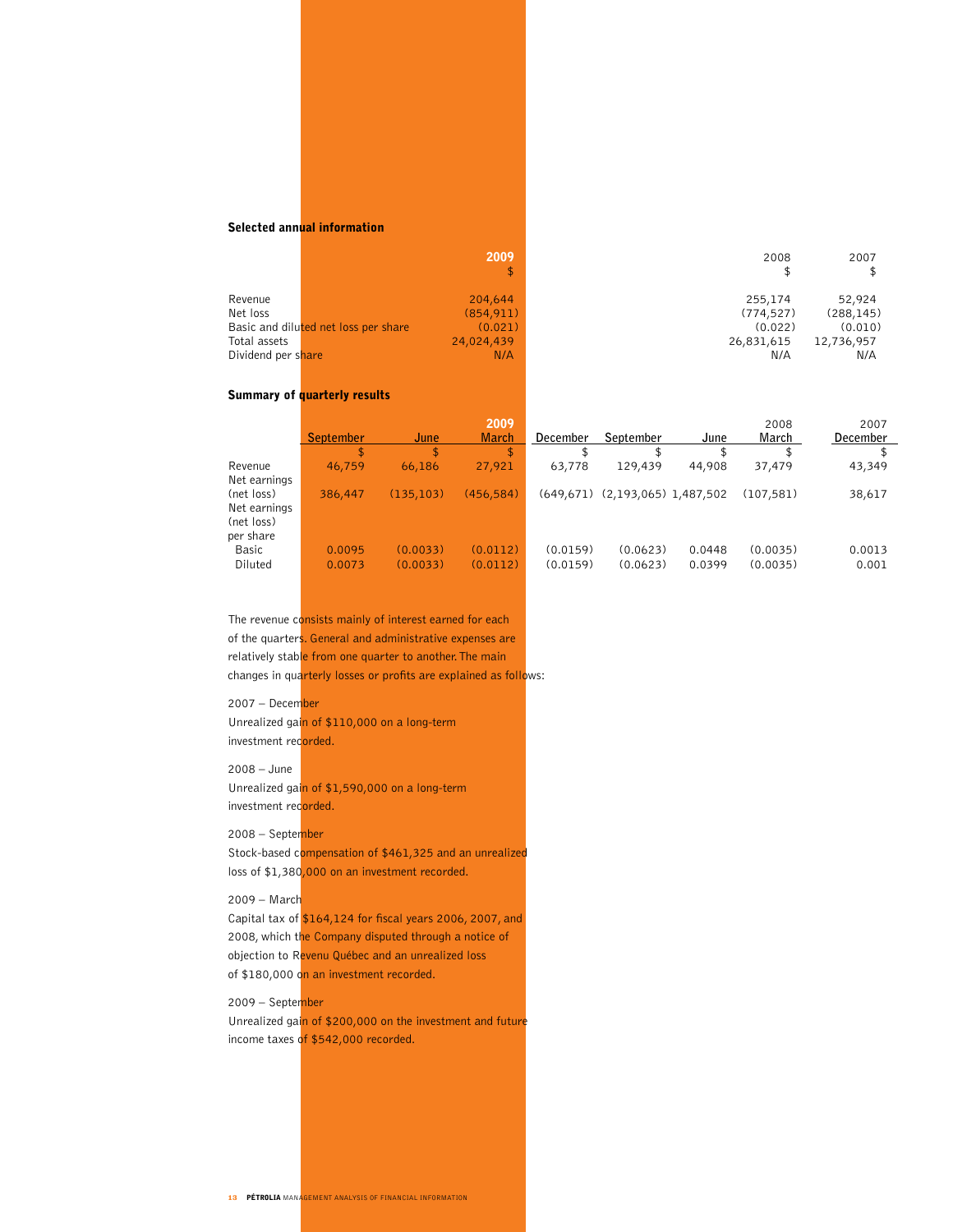# Related-party transactions

Transactions were made with two companies (Géominex Inc. and Gestion Lestrois Inc.) whose main officer, holding a minority interest, is also a director of the Company:

|                                                                                                                                                                                                                | 2009<br>\$                          | 2008<br>\$                                                                       |
|----------------------------------------------------------------------------------------------------------------------------------------------------------------------------------------------------------------|-------------------------------------|----------------------------------------------------------------------------------|
| Salaries and fringe benefits<br>Travel<br>Maintenance and office supplies<br>Deferred exploration expenses<br>Promotion and entertainment<br>Telecommunications<br>Other expenses<br>Write-off of a receivable | 76,068<br>8,668<br>62,205           | (16, 445)<br>(1,069)<br>(25, 319)<br>676,529<br>(1,045)<br>(12,970)<br>(76, 408) |
| As at September 30, 2009, \$57,852 is due from these<br>companies (2008 - \$54,696).                                                                                                                           |                                     |                                                                                  |
| Transactions were carried out with a director who acts<br>as a consultant for the Company under the corporate<br>name SEISServ:                                                                                |                                     |                                                                                  |
|                                                                                                                                                                                                                | 2009<br>\$                          | 2008<br>\$                                                                       |
| Deferred exploration expenses                                                                                                                                                                                  | 47,421                              | 66,314                                                                           |
| The balance due to this director as at September 30, 2009,<br>is $$1,195$ (2008 - $$18,492$ ).                                                                                                                 |                                     |                                                                                  |
| The Company made the following transactions with<br>Ressources Appalaches Inc, a company with the same chief<br>executive officer:                                                                             |                                     |                                                                                  |
|                                                                                                                                                                                                                | 2009<br>\$                          | 2008<br>\$                                                                       |
| Deferred exploration expenses<br>Office supplies<br>Salaries and fringe benefits<br>Telecommunications                                                                                                         | 64,000<br>3,632<br>276,724<br>6,086 | 3,600<br>245,156<br>6,505                                                        |

The balance due to this company as at September 30, 2009, is \$16,179 (2008 – \$63,039).

These transactions occurred in the normal course of **business** and were recorded at the fair exchange value, which is the amount of the established consideration accepted by the related parties.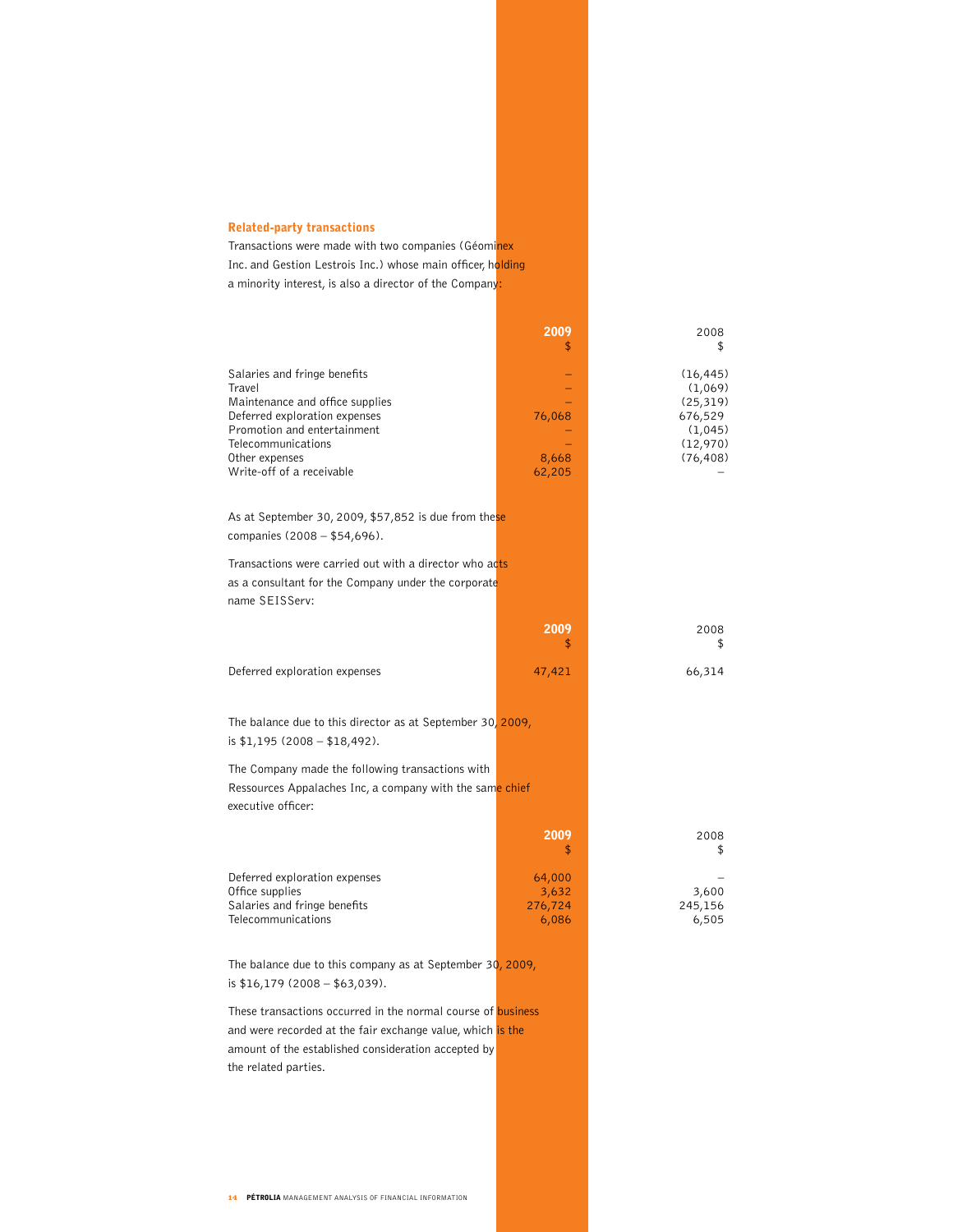## Fourth quarter

The fourth quarter closed with a profit of \$386,447 (\$0.0095 per share). Income for the quarter is \$46,759, and general and administrative expenses total \$407,529. The profit is explained by the unrealized gain of \$209,200 on the investment and the recording of future income taxes of \$542,000.

## New accounting standards

In October 2008, the Company adopted the following new sections of the Canadian Institute of Chartered Accountants (CICA) Handbook:

- i) Section 3064, "Goodwill and Intangible Assets," replaces Section 3062, "Goodwill and Other Intangible Assets," and Section 3450, "Research and Development Costs." It establishes standards for the recognition, measurement, and presentation of goodwill and intangible assets. Section 1000, "Financial Statement Concepts," was also amended to be consistent with the new section.
- ii) Section 1400, "General Standards of Financial Statement Presentation," establishes the conditions for measuring and presenting the Company's ability to continue as a going concern.

The Company adopted EIC-173 and EIC-174:

- i) On January 20, 2009, the Emerging Issues Committee (EIC) of the CICA adopted Abstract No. 173 entitled "Credit Risk and the Fair Value of Financial Assets and Financial Liabilities" (EIC-173), which clarifies that the credit risk specific to the Company and the credit risk of the counterparty should be considered in the determination of the fair value of the financial assets and financial liabilities. EIC-173 must be applied retroactively, without restatement of the financial statements of prior periods, to all financial assets and financial liabilities valued at their fair value in the interim and annual financial statements of the periods ending on or after the issuance date of this abstract.
- ii) On March 27, 2009, the EIC of the CICA adopted Abstract No. 174 entitled "Mining Exploration Costs," which specifies the fact that the company that initially recorded its exploration expenses in the assets is required, during the accounting period in question and the following periods, to determine whether the value of the exploration expenses recorded in assets must be reduced. EIC-174 must be applied to financial statements published after the release date of the abstract.

The adoption of these new sections and these new EICs had no significant impact on the Company's financial statements.

### Future accounting standards

- i) Section 1582, "Business Combinations," replaces Section 1581, "Business Combinations." It establishes standards for the recognition of a business combination and is the Canadian equivalent of IFRS 3 (revised), "Business Combinations." The section will be applied prospectively to business combinations with an acquisition date for the Company on or after October 1, 2011. Early application is acceptable.
- ii) Section 1601, "Consolidated Financial Statements," and Section 1602, "Non-controlling Interests," replace Section 1600, "Consolidated Financial Statements." Section 1601 defines standards for preparing consolidated financial statements. Section 1602 defines standards for the recognition of non-controlling interests in a subsidiary in consolidated financial statements subsequent to a business combination. These standards are equivalent to the corresponding provisions of IAS 27 (revised), "Consolidated and Separate Financial Statements." The sections will apply to interim and annual consolidated financial statements for fiscal years beginning on or after October 1, 2011. However, their early adoption is permitted from the start of a fiscal year.
- iii) International Financial Reporting Standards The CICA Accounting Standards Board (AcSB) has adopted a strategic plan to converge with the International Financial Reporting Standards (IFRS) for companies having public accountability obligations. As the AcSB confirmed on February 13, 2008, the conversion requires companies that have public accountability obligations to adopt the IFRS fully in 2011. For the Company, the transition to the IFRS will apply to interim and financial statements for fiscal years opened on or after October 1, 2011. The Company will switch to the new standards according to the schedules established by these new rules and will closely monitor all changes resulting from this convergence.

Its conversion project will be carried out in four stages: initial assessment, detailed assessment, design, and implementation. During fiscal years 2008 and 2009, the Company began the first stage, the initial assessment, which involves analyzing the main differences existing between GAAP and IFRS, as well as an examination of the possible options with regard to adoption.

The Company began the execution of the detailed evaluation and design stages. More specifically, in the detailed assessment stage, the Company will assess the impacts of the IFRS on accounting and financial reporting on systems and processes, business, employees, and others. This stage will determine the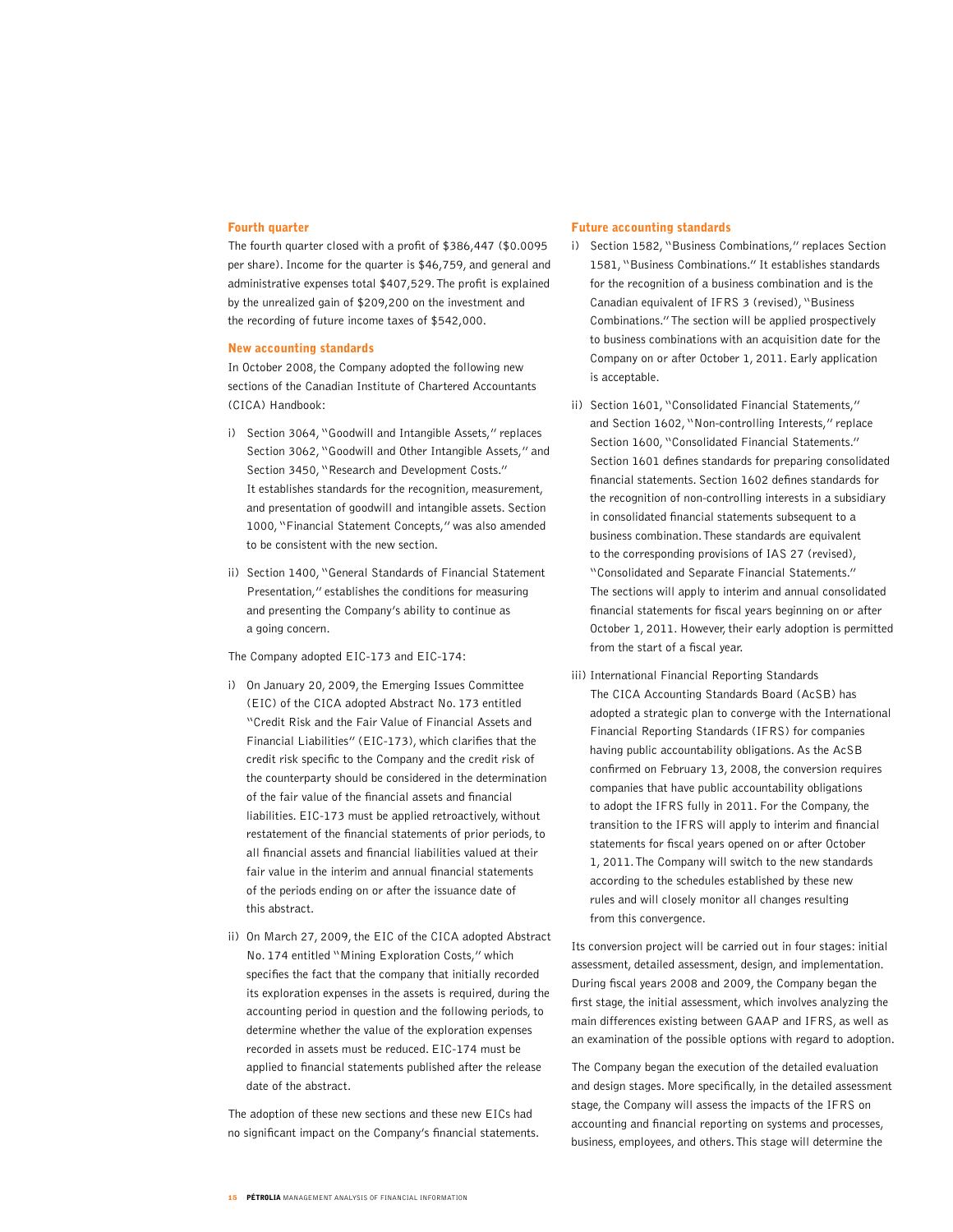consequences of the change. Then, during the design stage, the Company will start the review of the accounting processes and systems that will be affected by the differences identified through analyses performed during the previous stages.

Finally, the implementation, planned for fiscal year 2011, will involve establishing the changes in policies, procedures, and practices as well as in IT systems.

### Financial instruments

## Credit risk

Financial instruments that potentially subject the Company to credit risk consist primarily of cash and cash equivalents and accounts receivable. The Company's cash and cash equivalents are held with or issued by first-class financial institutions. Receivables mostly represent sums due from the federal and provincial government and from partners. Therefore, Management considers the risk of non-performance on these instruments to be very minimal.

#### Liquidity risk

Liquidity risks are the risks that the Company would be unable to cope with its financial obligations at the required times or could only do so at excessive cost. The Company finances its growth through the issuance of shares. One of Management's main financial objectives is to maintain an optimal level of liquidities by actively managing the exploration work to be performed.

The oil and gas properties held by the Company are in the exploration stage. The Company's long-term profitability is partially linked to the costs and the success of the exploration and subsequent development programs, which may also be influenced by various factors.

Among these, factors to be considered include environmental regulations, features of possible oil and gas accumulations, i.e., the quality and quantity of the resources, as well as development costs for a production infrastructure, financing costs, price of oil, and the competitive nature of the industry.

Significant investments are necessary to complete the exploration and reserve development programs. In the absence of cash flows generated by oil and gas operations, the Company depends on capital markets to finance its exploration and development activities. Market conditions and other unforeseeable events could have an impact on the Company's ability to raise the funds required for its development.

#### Market risk

Market risk is the risk that the fair value of the investment held for trading would fluctuate due to market price variations.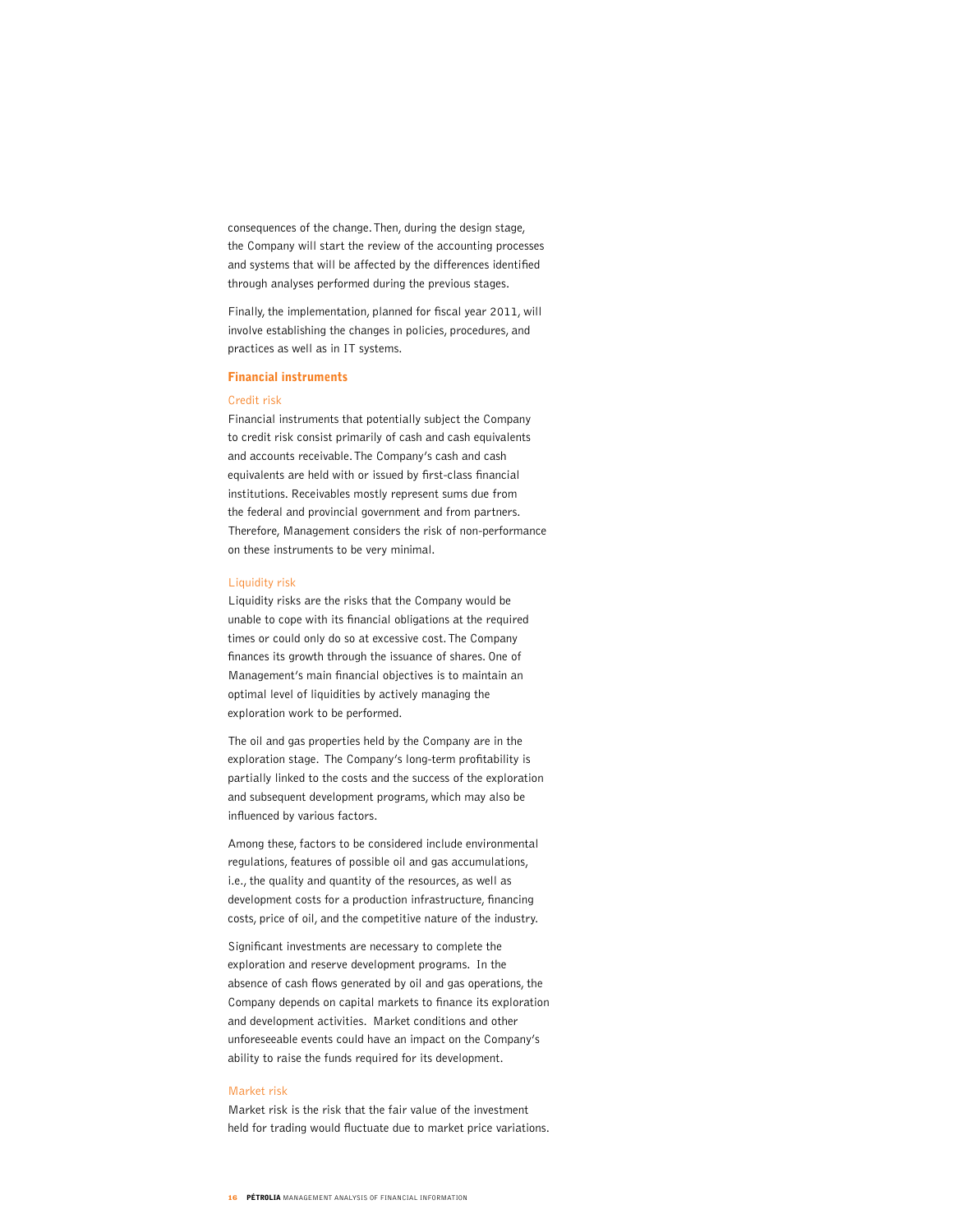# Additional information

## a) Supplemental documents

Certain supplemental documents, including prior management reports and press releases, are available online at **www.sedar.com** in the documents section or on Pétrolia's Web site at: **www.petroliagaz.com**.

b) Rule 51-102 Section 5.3

The deferred exploration expenses for the fiscal year ended September 30, 2009, are detailed as follows:

|                                |         | Geophysical |           |         |           |
|--------------------------------|---------|-------------|-----------|---------|-----------|
|                                | Geology | surveys     | Drilling  | Options | Total     |
|                                |         |             |           |         |           |
| Anticosti                      | 211,066 | 30,619      | 5,536     | 507     | 247,728   |
| Gastonguay                     | 13,962  | 168         | 303       |         | 14,433    |
| Gaspésia-Edgar-Marcel-Tremblay | 59,403  | 40,492      | 2,498     |         | 102,393   |
| Gaspé                          | 89,912  | 808         | 6,812     | 5,432   | 102,964   |
| Bourque project                | 102,069 | 561,230     | 27,349    |         | 690,648   |
| Haldimand project              | 320,359 | 1,551,682   | 1,669,712 |         | 3,541,753 |
| Tar Point project              | 12,371  | 2,508       | 162,261   |         | 177,140   |
| Dalhousie                      | 82,821  | 871,007     | 16,171    | 1,186   | 971,185   |
|                                | 891,963 | 3,058,514   | 1,890,642 | 7,125   | 5,848,244 |

c) Rule 51-102 Section 5.4

# Information on shares issued, warrants, and stock options as at December 15, 2009

Common shares: 48,874,787 common shares have been issued and are outstanding.

Warrants: Warrants can be exercised as follows:

- • 3,333,332 shares at a price of \$1.50 per share until December 6, 2010
- • 1,750,000 shares at a minimum price of \$1.00 per share until October 10, 2012
- • 3,000,000 shares at a minimum price of \$1.00 per share until January 10, 2013
- • 2,163,161 shares at a minimum price of \$1.30 per share until December 4, 2011

Stock options outstanding: The stock options granted to its directors, members of senior management, employees, and service providers are as follows:

- • 270,000 options exercisable at a price of \$0.40 per share until March 15, 2010
- • 1,075,000 options exercisable at a price of \$0.40 per share until February 3, 2011
- • 150,000 options exercisable at a price of \$0.58 per share until May 10, 2011
- 50,000 options exercisable at a price of  $$0.74$ per share until May 21, 2012
- • 1,037,500 options exercisable at a price of \$0.40 per share until June 21, 2012
- • 600,000 options exercisable at a price of \$0.60 per share until February 12, 2013
- • 150,000 options exercisable at a price of \$0.60 per share until March 3, 2013
- • 577,500 options exercisable at a price of \$1.25 per share until July 7, 2013
- • 180,000 options exercisable at a price of \$0.74 per share until May 21, 2014